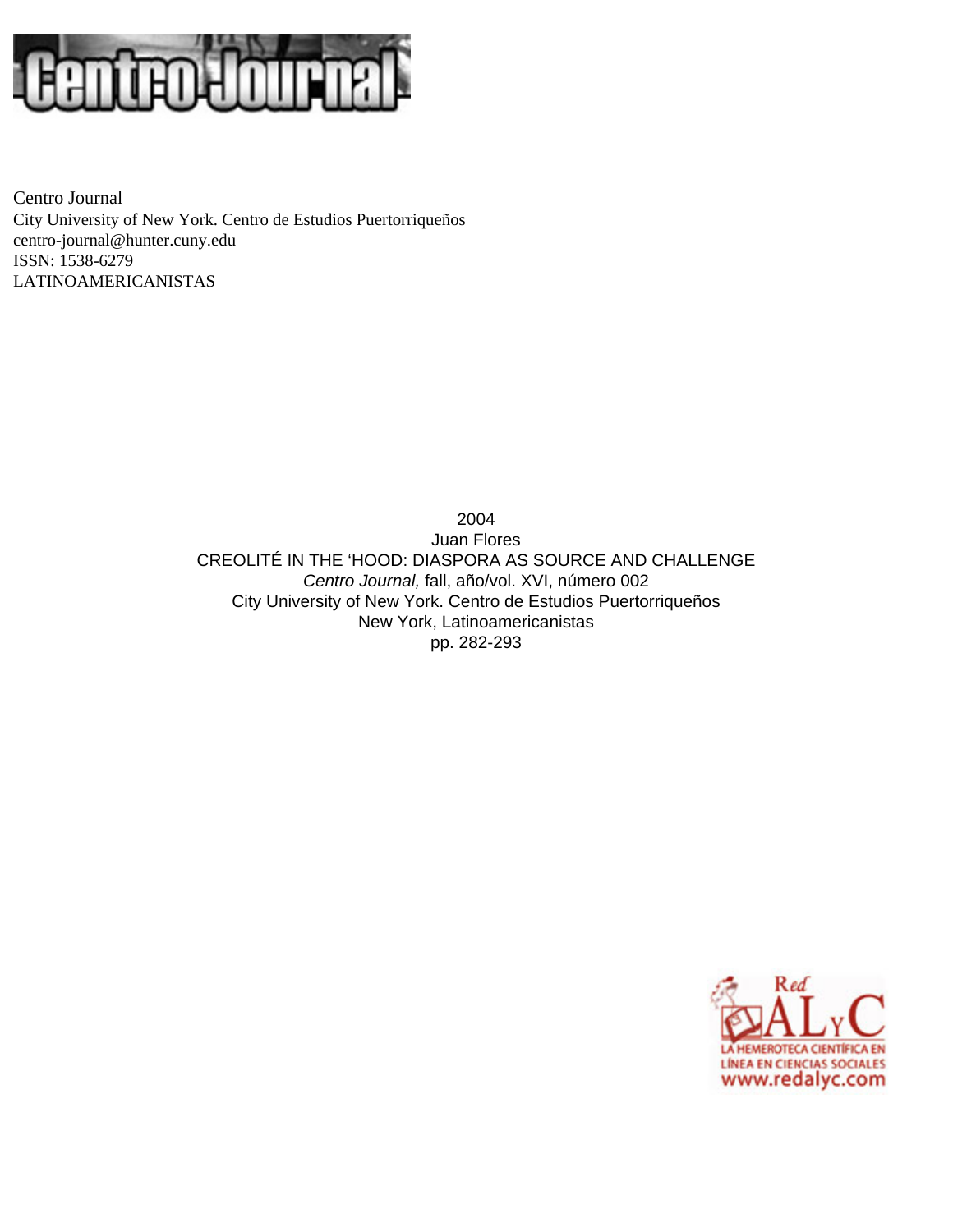



# Creolité in the 'Hood: Diaspora as Source and Challenge\*

**JUAN FLORES**

### **ABSTRACT**

This article highlights the role of the Puerto Rican community in New York as the social base for the creation of Latin music of the 1960s and 1970s known as salsa, as well as its relation to the island. As implied in the subtitle, the argument is advanced that Caribbean diaspora communities need to be seen as sources of creative cultural innovation rather than as mere repositories or extensions of expressive traditions in the geographical homelands, and furthermore as a potential challenge to the assumptions of cultural authenticity typical of traditional conceptions of national culture. It is further contended that a transnational and pan-Caribbean framework is needed for a full understanding of these complex new conditions of musical migration and interaction. [Key words: salsa, transnationalism, authenticity, cultural innovation, New York music, musical migration]

. . . . . . . . . . . . .

TransCa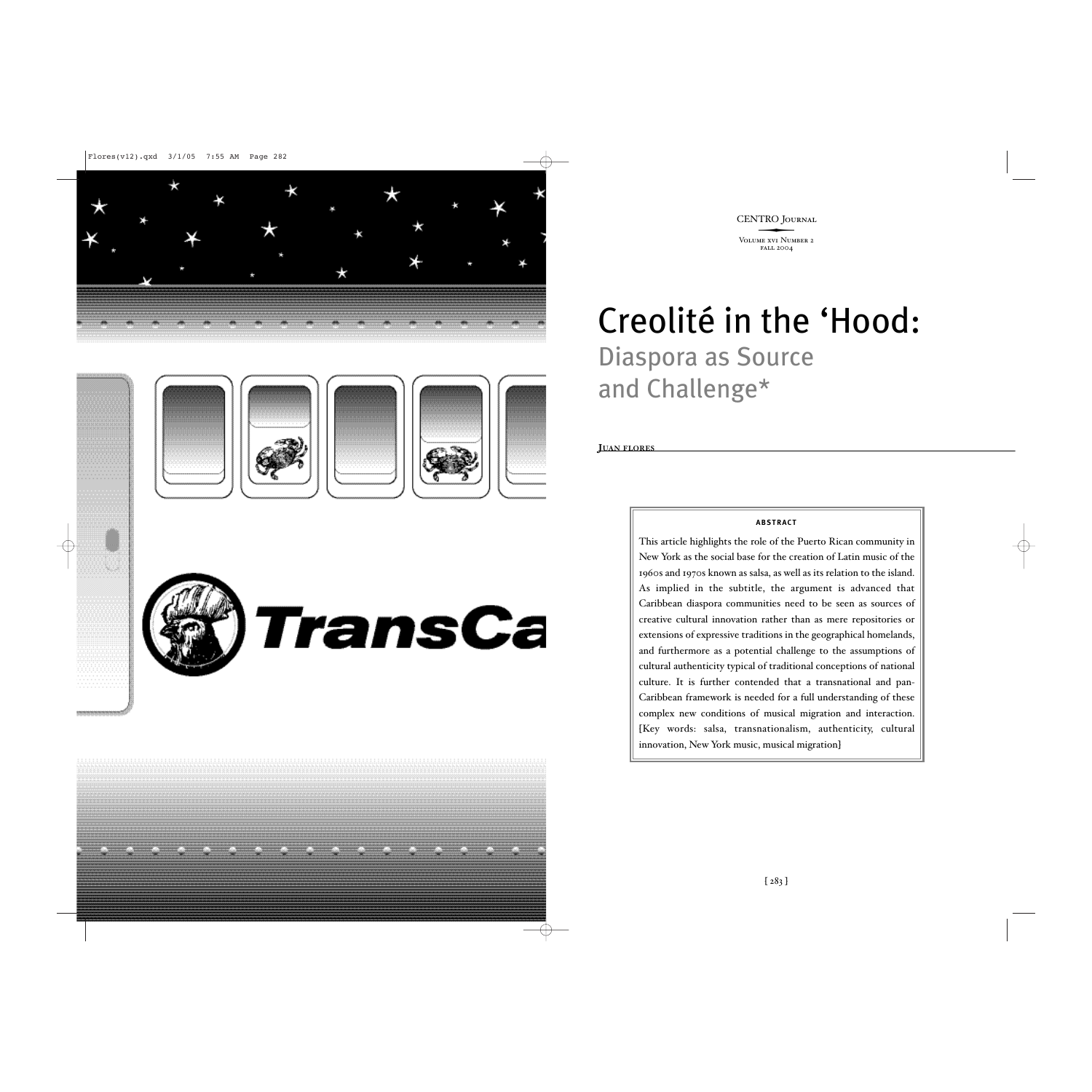# **THE TENN SERVIE SERVIE SERVIE SERVIE SERVIE SERVIE SERVIE SERVIE SERVIE SERVIE SERVIES THE THOSE IN THE SERVIES OF THE SERVIES OF THE SERVIES OF THE SERVIES OF THE SERVIES OF THE SERVIES OF THE SERVIES OF THE SERVIES OF T he flight attendant let out an icy scream of terror when she noticed a pair of hefty jueyes, native Puerto Rican land crabs, strutting down the center aisle of the plane**.

flights from San Juan to New York, filled to the last seat with Puerto Ricans from all walks of life, while the panicky flight attendant is referred to as a stereotypical white-bred gringa, "angelical and innocent, a frigid blond like Kim Novak in her days as a frigid blond." What is this, a prank or a hijacking? Who are these terrorist jueyes? The hysteria spread to the crew, and to the passengers, though among the *boricuas* there is an underlying but pervasive giggle, that familiar jocularity laced with irony that Puerto Ricans call *jaibería*, or *el arte de bregar*, the art of dealing with the situation.<sup>1</sup> The stage for a dramatic cultural collision is set.

Students of contemporary Caribbean culture may well recognize this memorable scene from the opening sentences of the fanciful creative essay by Puerto Rican author Luis Rafael Sánchez entitled "La guagua aérea," the "air bus."<sup>2</sup> This highly entertaining and suggestive story set aboard the air shuttle known to the majority of his countrymen has become nothing less than canonical since its publication in 1983, capturing as it does the existential feel of a people caught up in a relentless process of circular migration, in which they carry their indelible cultural trappings back and forth between the beloved but troubled homeland and the cold and inimical but somehow also very familiar setting in the urban United States. The story struck such a chord among its public that it has been republished countless times in a range of languages; is required reading in many schools and colleges on the island, in the U.S. and in Latin America and the Caribbean;

became the basis of a widely publicized movie; and serves as the guiding metaphor for two books about modernday Puerto Rico, significantly titled *The Commuter Nation* and *Puerto Rican Nation on the Move*.3With its irresistible title alone, *la guagua aérea* has assured its place as perhaps the best-known work of contemporary Puerto Rican literature.

Present-day migration, no longer the momentous, once-in-a-lifetime trauma of earlier times, is now a commute, an everyday kind of excursion, like jumping on a bus or subway and arriving at an equally familiar destination. In the story, the feeling aboard that hilariously nervous flight is so matter-of-course that passengers comment how they lose track which way they're headed, and wonder whether they'll be arriving in New York or San Juan. The two end-points become interchangeable, so much so that the jueyes caught and cleaned in Bayamón are sure to find their place in a stew-pot in the Bronx, no questions asked. No serious danger of losing the culture by being away from the island, either, for the cultural practices and sensibilities typical of the home culture are just as much at home in New York, New Jersey, Chicago, or Florida. How resilient, how immutable "el arte de bregar," how ineradicable that famous *mancha de plátano*! The fears of a national schizophrenia, or cultural genocide, are assuaged by the comforting sense of trans-local equilibrium.

Yet, when looked at more closely, la guagua aérea in the well-known story only moves in one direction; the migratory voyage, presented as a commute, is still basically one-way. That is, the cultural baggage aboard the flight is entirely that of the island, the readily familiar, almost stereotypical trappings of the national traditions, emblematized by the shocking land crabs but omnipresent in the gestures, humor, and gregarious, gossipy ways of the passengers. As for the other final stop of the commute, the New York City environment and its cultural life, mention is made of the Bronx and El Barrio and other familiar scenes, but only as sites for the playing out and preservation of traditional island life-ways, not as a setting that is in fact home and the primary cultural base of half of those bi-national commuters. The rich liminal space between home culture and diaspora writings there has been a beginning becomes nothing but a zone of cultural authentication, while the cultural and human salience of that "other" home is reduced to the anxieties of an up-tight gringa airline stewardess plagued by nightmares of King Kong atop the Empire State Building.

Thus the story begs a key question: what about the cultural baggage that goes the other way, the experience and expressions learned and forged in the diaspora that make their way back to the homeland, there to have their impact on those rapidly changing traditions and lifeways? With all the vast and burgeoning studies devoted to the cultural changes brought by modern migrations, transnational flows, and diaspora communities, and with the widespread understanding that these movements are most commonly circular and multidirectional, it is indeed striking how little attention has gone to the cultural experience and consequences of the massive population of return migrants and their children who grew up in the diaspora. For too long, and too uncritically, I would suggest, it has been assumed that the main cultural flow, and especially the main line of cultural resistance, has been from the colonial or post-colonial point of presumed "origin" to the diaspora enclave in the metropolis, and that the flow in the other direction, from the metropolis to the colony/postcolony, is strictly "from above," hegemonic, and reinforcing of the prevailing structure of cultural imposition and domination.

further suggest have been amply present in the discussion of Caribbean music and may go to perpetuate an at times misleading sense of the dynamic of Caribbean musical innovation and change, and therefore of the place and function of the music in contemporary Caribbean communities. In some recent discussion of what is called "transnationalism from below" and "social remittances," which I have extended in referring to "cultural remittances." Some of these lines of thinking might have interesting bearings on our understanding of Caribbean music, historically and especially in our own times. I invite you to join me, then, on the guagua aérea and head in the other direction, from the diaspora to the islands, and thereby glimpse some of the history of Caribbean music from a different aerial view than is more commonly the case.

These abiding assumptions, I would

**5)** One of the most frequent passengers on the cultural airbus is Willie Colón. His life and music commute back and forth between his home turf in the Bronx and his ancestral Puerto Rico, with more than casual stop-offs in other musical zones of the Caribbean. His first albums, produced in the later 1960s at the threshold of the salsa era, attest to his programmatically and defiantly eclectic stylistic agenda; while composed mainly of Cuban-based *sones* and *guaguancós*, the titles and cover images of *El malo* (Bad Boy), *The Hustler*, *Cosa Nuestra*, and *The Big Break/La gran fuga* proudly present the persona of the Latin superfly, the borderline criminal street thug. The music, too, veers off from its Afro-Cuban base by references to and samplings from styles from Puerto Rico, Colombia, Panama, and that "other" ancestral homeland, Africa, while also demonstrating the young Nuyorican's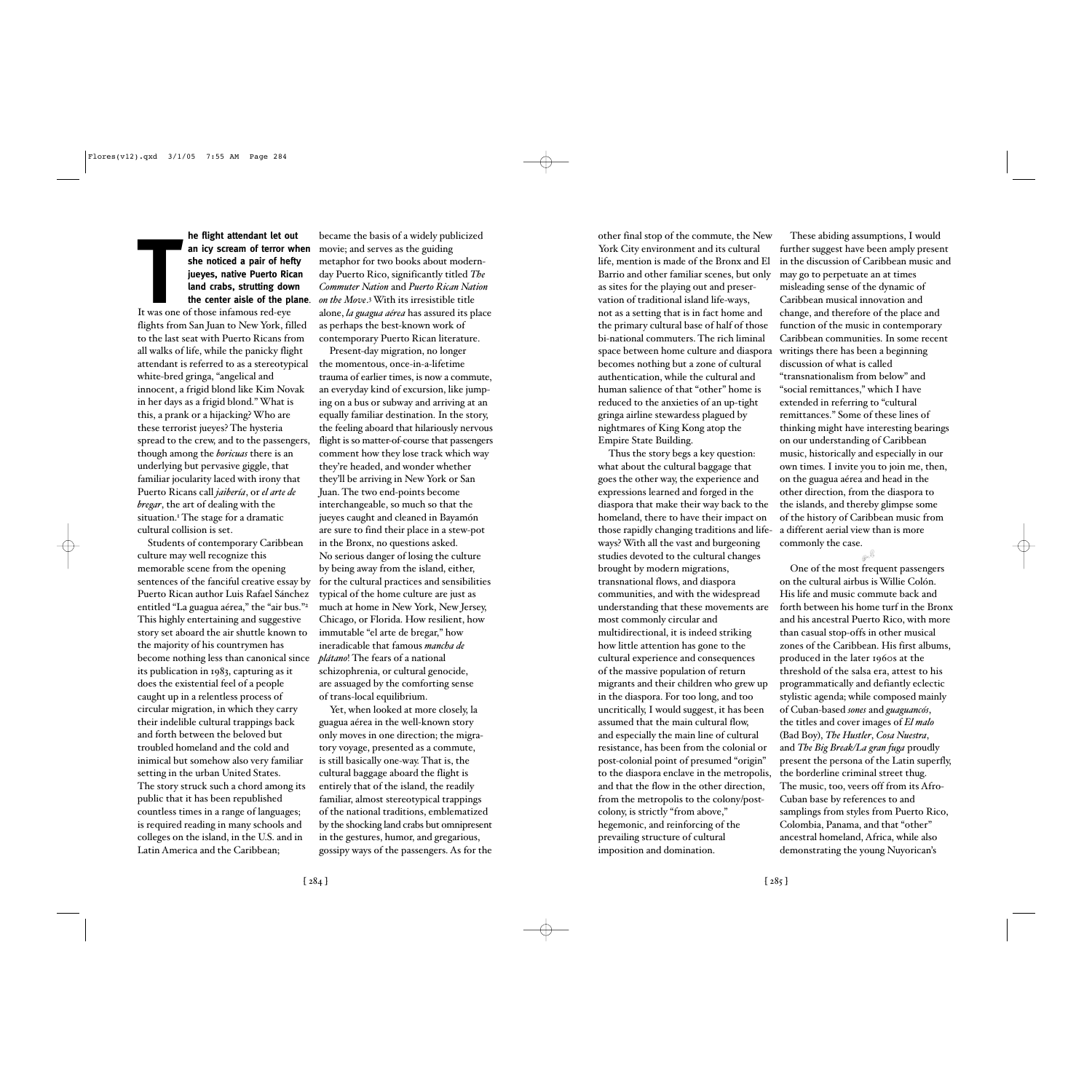native familiarity with jazz, soul, and rock. Along with his partner in crime, vocalist Héctor Lavoe, Colón projects from the beginning of his pioneering salsa career the new musical mixes resounding in his beloved Nueva York barrios, a singularly diasporic "creolité in the 'hood."

But it is in *Asalto navideño*, his immensely and enduringly popular Christmas album released in 1971, that Colón transports us on the airbus and makes the relation between diaspora and Caribbean homeland the central theme of his work. An undisputed classic of the salsa canon, this compilation puts the lie to the widespread notion that salsa is no more than an imitation of purely Cuban sources by mostly Puerto Rican exponents, and that Puerto Rican music has little or no presence. Rather, the educated listener recognizes immediately that the strongly accented son, *guaracha*, and guaguancó weave of the musical fabric is laced with vocal, instrumental, and rhythmic qualities typical of Puerto Rican *seis*, *aguinaldo*, *bomba*, and *plena*. Most notably, aside from the decidedly jíbaro quality of Lavoe's vocals, Colón brings in the famed Yomo Toro on the *cuatro*, the emblematic instrument of traditional Puerto Rican music. This *popurrí navideño* (Christmas medley), as one of the cuts is titled, is clearly intended as a dialogue with Puerto Rican culture. Even the album title, using the word *asalto*, makes reference to the age-old tradition of Christmas-tide musical "invasions" of the houses of close friends and neighbors for the sake

of partying and sharing in the holiday spirit, much in line with the primarily adoring, nostalgic tenor of that diasporaisland dialogue. But in light of the sequence of previous album titles, there is a thinly veiled double-entendre here, with the even more common meaning of "asalto" as "attack" or "mugging" lurking ominously close to the surface.

Two selections from that compilation,

"Traigo la salsa" (I bring you salsa) and "Esta Navidad" (This Christmas), are of special interest to our discussion, since both lyrically and musically they enact the diaspora addressing the island culture in a complex, loving but at the same time mildly challenging way. At one level, "Traigo la salsa" is about "bringing" Latin music to the immediate New York or North American audience, and along with it holiday cheer from the warm tropics. Yet even here, it is not the usual salsa fare that is being offered; at one point the lyrics state, "Yo les traigo una rareza," "a rarity," and the singer goes on to explain that on this occasion he is adding in the cuatro, an instrument atypical of salsa, "por motivo de Navidad." At this level, though, salsa plus cuatro is clearly a sign of the island cultures being "brought" to the New York scene as a delicious Christmas offering, or as an "asalto" on North American culture much like the land crabs aboard the airbus. However, there is another dimension to this act of "bearing" or "bringing" the music at play here, and it refers to bringing New York salsa to the island. Indeed, the opening words and body of the lyrics, beginning with "Oígame señor, préstame atención...," would seem to be addressing the personified island itself, and to be saying that the singer is bringing salsa for him ("para tí"). The closing lines of the stanza, which say "como allá en la isla" (like there on the island), make this geographical differentiation evident. That is, in addition to being a marker of Puerto Rican or Latino authenticity in the New York setting, salsa is at the same time, in Puerto Rico itself, a marker of diasporic Nuyorican authenticity, distinct from and originating externally to island musical traditions. In other words, as Juan Otero Garabís has argued in a paper which I have found extremely helpful in preparing the present reflections, on the return trip aboard

la guagua aérea "traigo la salsa".4 Salsa is the musical baggage, the stylistic remittance of the diaspora on its return to the island.

This ambivalence, or bi-directional meaning, is conveyed in the musical texture of the song as well, and in the album as a whole. Yomo Toro's cuatro, for example, with all its symbolic weight as an authentication of Puerto Rican culture, is deployed for both Christmas airs of *la música típica* and, as is most obvious in the opening cut, "Introducción," for virtuoso riffs more resonant of jazz and rock than of the familiar cadences of seis, *décimas* or aguinaldos. Another diaspora-based departure from the traditional Caribbean sources of the salsa instrumentation is of course Colón's trombone, a stylistic device introduced into the New York Latin sound by Barry Rogers, José Rodríguez, and other masters of Eddie Palmieri's pathbreaking "trombanga" band, La Perfecta, in the early 1960s. It is the improvisational trombone lines that are perhaps the sharpest marker of the urban diaspora in Afro-Caribbean music, the herald of the friendly yet defiant musical "asalto" on territorially and nationally circumscribed tradition. Let's not forget that as late as 1978 salsa was still referred to by some on the island as "an offensive, strident, stupefying, intoxicating and frenetic music openly associated with the effects of sex, alcohol and drugs." As Otero Garabís notes, for people of that mind-set, to uphold the idea that salsa is "typical Puerto Rican music" is "to plant a bomb in the foundation of the national culture."

If should be mentioned in this regard<br>that ironically, though fully consonant<br>with the logic of the music industry<br>and a commoditized cultural nationalism, **t** should be mentioned in this regard that ironically, though fully consonant with the logic of the music industry by the early 1990s salsa had been domesticated and comfortably repatriated to the island, to the point that it came to be equated with Puerto Rican identity as such. As signs of this reversal,

the Puerto Rico pavilion at the 1992 Columbus Quincentenary celebrations in Seville was emblazoned with the slogan "Puerto Rico Es Salsa," and the independent documentary of those same years, *Cocolos y Roqueros*, showed salsa fans on the island justifying their preference for salsa over the advertently foreign, imposed rock music with the claim that "salsa es de aquí" (salsa is from here). The prevalent interpretation is actually a pan-Latino or Latin Americanist version of this nationalist appropriation, salsa being commonly identified as "tropical music" or, in the most influential book on the subject, *El libro de la salsa*, as "música del Caribe urbano."5

In any case, the Christmas celebrated in *Asalto navideño* is obviously not the usual holiday occasion, but a very special one somehow askew of the expected and accepted customs; it is, in short, one which, rather than enforcing the comfort of a known and familiar identity, is instead riddled by contrasting, and to some degree clashing and contending, identity claims. It is, emphatically, "*esta* navidad," (*this* Christmas). This complex, contradictory relation between diaspora and island cultures is addressed even more directly in the tune of the title, "Esta Navidad." There the multiplicity of claims is dramatized in the frequent and varied naming of the symbol of Puerto Rican identity, "el jíbaro." Striking up a contagious aguinaldo air at the beginning, the typical cuatro parts play in continual counterpoint with the mischievously playful trombone line, as though setting up a counterpoint that will run through the entire piece. The lyrics tell of the attitude of the jíbaros who arrive from the United States only to look down on their island friends with "un aire de superioridad" (an air of superiority) and of great wisdom. This is the theme of the song that is most remembered by the public, and is generally assumed to be its main message: that those from the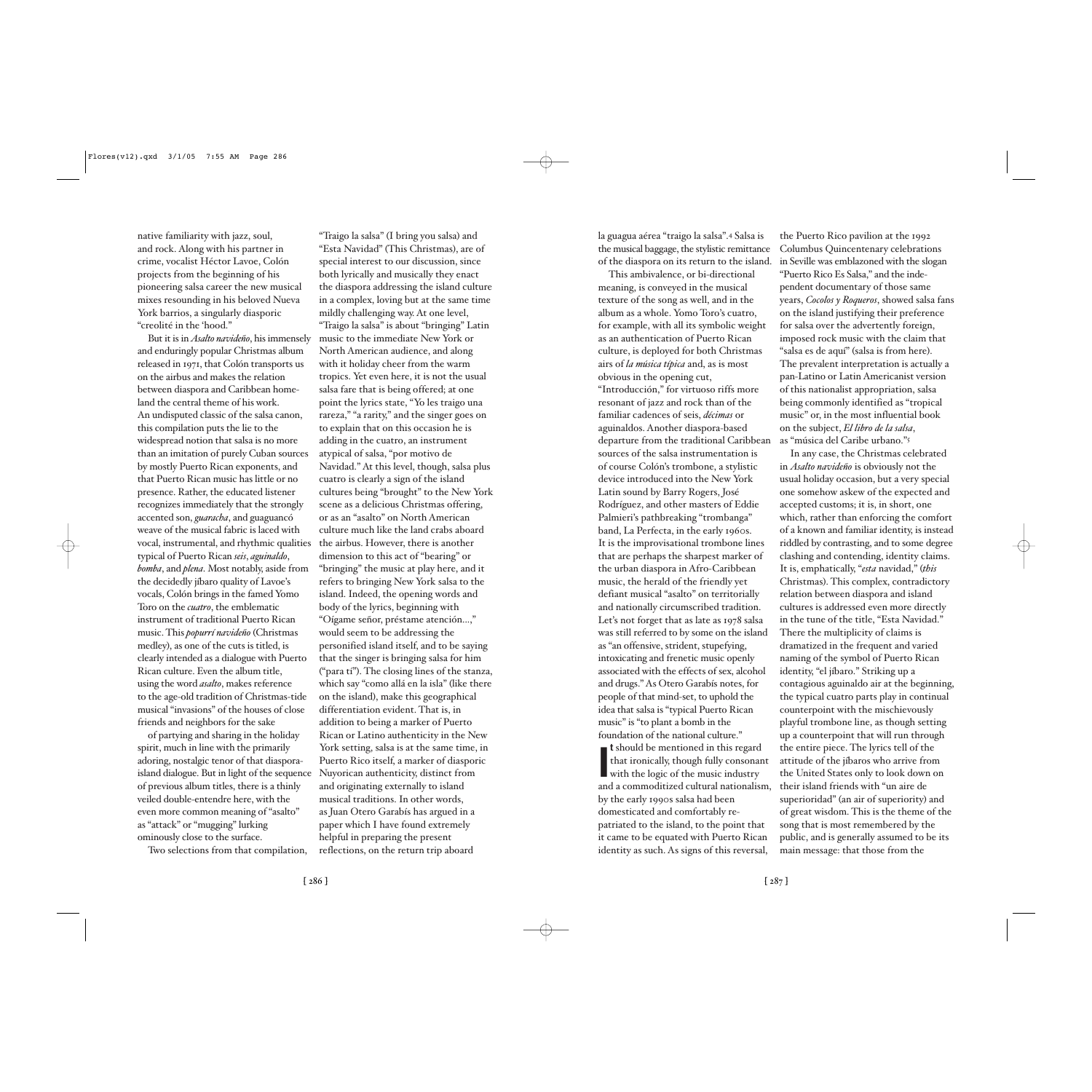diaspora have been corrupted by their experience away from the homeland and authentic home culture, and try to get over, or fake it, as captured in the word *guillar*. But then, in an interesting twist, the lyrics continue with the speaker identifying himself as one of those "jíbaros *guillados*," a kind of bogus jíbaro, who is nonetheless, in a bold assertion, "pero un jíbaro de verdad" (but a jíbaro for real). ("Hay jíbaros que saben más/y aquí queda demonstrado/ soy un jíbaro guillado/pero un jíbaro de verdad"; roughly, "There are jíbaros that know more/and here it's clearly shown/I am a would-be jíbaro/but a jíbaro for real.")

What entitles this returning diaspora Puerto Rican to feel confident about his knowledge and to claim "realness" after all? Evidently it is the song itself, as suggested in the phrase "aquí queda demonstrado" (here it is shown). Indeed, the song proceeds to the chorus, "Esta navidad, vamos a gozar," and then ends in vocal and instrumental improvisations very much in the guaguancó-based salsa style, the *tumbaito*, which by the end explicitly replaces the trappings and cadences of *típica*, the *leilo-lai*, with which it had begun. Or actually, in tune with that diasporic wisdom suggested in the lyrics, the lead voice draws the traditional holiday music into the eclectic, inclusive jam of this special Christmas celebration, making sure to add, "tambien invitaré a mi amigo, mi amigo Yomo Toro" (I'll also invite my friend, my dear friend Yomo Toro).

The music known as salsa, then, which has become the prototypical marker of Spanish Caribbean expressive identity, is in its inception the stylistic voice and practice of the Puerto Rican diaspora concentrated in New York City. Rather than the direct extension or imitation of Cuban or native Puerto Rican styles, it is rather the source of a new, newly hybridized and creolized adaptation of those styles in their interaction and admixture with other forms of musicmaking at play in the diasporic environment. Cohen's book *Global Diasporas*:

**5)**

Even prior to the official advent of salsa by that name, and in even more dramatic ways, Nuyorican and Cuban musicians and music publics had fused son and mambo sounds with vernacular African-American styles such as rhythm and blues and soul music, as evidenced in the short-lived but wildly popular experiments of Latin boogaloo. And more famously, in the 1940s New York Latin music had witnessed the momentous innovations of Cubop and Latin jazz, which along with the mambo were more strongly rooted in the urban diaspora than in the Caribbean, the original home of those traditions.

But it is in times closer to our own, with the dramatic growth and increased diversity of the Caribbean diaspora, and with decades of ongoing interaction with Afro-American culture, that we witness the full force of diaspora as source and challenge in Caribbean music history. In the post-salsa period, it is hip hop that has emerged as the most influential and innovative field of musical expression in most parts of the Caribbean. In this case there can of course be no doubt as to the music's urban diasporic origins, though it is still less than accepted knowledge that Puerto Ricans, Jamaicans, Dominicans, and other Caribbean diaspora peoples and their musics played a formative role in its story since the beginning in the 1970s and 80s. Purists and traditionalists from those background cultures are still bent on denying or minimizing the Caribbean-ness or Latinismo of hip hop in its many manifestations, regarding it as strictly African American; at times, as in the call to ban hip hop floats from the Puerto Rican Day Parade, this demarcation takes on blatantly racist overtones. But in all cases it indicates a failure to understand the dynamic of contemporary diasporic cultural realities, particularly among the kind of diasporic youth who have taken part in the founding of hip hop; this dynamic is well described in the following quote in Robin

"Aesthetic styles, identifications and affinities, dispositions and behaviours, musical genres, linguistic patterns, moralities, religious practices and other cultural phenomena are more globalized, cosmopolitan and creolized or 'hybrid' than ever before. This is especially the case among youth of transnational communities, whose initial socialization has taken place within the cross-currents of more than one cultural field, and whose ongoing forms of cultural expression and identity are often self-consciously selected, syncretized and elaborated from more than one cultural heritage."6

Fortunately, a book like Raquel Rivera's recent *New York Ricans from the Hip Hop Zone* is guided by just such an understanding, and helps identify the role and importance of diaspora youth in forging new stylistic possibilities without abandoning or turning their back on their inherited cultural background.7

While it remains important to document and analyze the diasporic origins and social roots of emerging Caribbean music-making, close attention also needs to be focused on the diffusion of new styles and themes in the Caribbean home countries and the challenges they bring to traditional assumptions about national and regional musical traditions. Before undertaking her pioneering work on Puerto Ricans in the New York hip hop scene, Rivera was studying the arrival of rap in her native Puerto Rico, and found herself confronting the avid resistance of cultural gatekeepers of all political stripes. In her Master's thesis, "Para rapear en puertorriqueño: discurso y política cultural," she ascertained that it was return Nuyoricans who initiated hip hop styles and practices on the Island in the late 1970s and early 80s. As she put it, "Rap, being a form of expression shared by Caribbeans and African Americans in the mainland ghettos, forms part of the

cultural baggage of the young people who return or arrive on the Island. Being an integral part of the cultural life of the young [return] migrants, it therefore cannot be considered a mere foreign import."8 Even Vico C., the first rapper to gain wider recognition, was born in Brooklyn, and teamed up with his partner Glenn from California to write his early rhymes, which gave voice to life in the working-class neighborhood of Puerta de Tierra in San Juan where he grew up. The style migrated from 'hood in the U.S. to 'hood on the island, and even though it was quickly commercialized and domesticated in Puerto Rico by the mid-80s, the underground scene continued to serve as a venue for the articulation of life in the marginalized and impoverished *calles* and *caseríos* that had been out of bounds for all other forms of artistic expression.

While the introduction of rap in Puerto Rico was first dismissed as a fad, and then more ominously regarded as still another instance of American cultural imperialism, history has it that hip hop went on to take firm root in its new location and in fact articulated with important shifts already afoot in the national imaginary. The diasporic content provoked new sensibilities on issues of sex, gender, and race, while rap's social moorings among the urban poor raised uncomfortable problems of class and social inequality typically ignored by the cultured elite. Interestingly, there was also a notable reverse in the direction of social desire for the geographical other: while traditionally the translocal Puerto Rican sensibility was characterized by the emigrant longing for the beauties of the long-lost island, in some rap texts and among street youth it was the urban diaspora settings of the Bronx and El Barrio that became places of fascination and nostalgia. Nuyoricans, commonly the object of public disdain and discrimination on the island, became sources of admiration and solidarity among many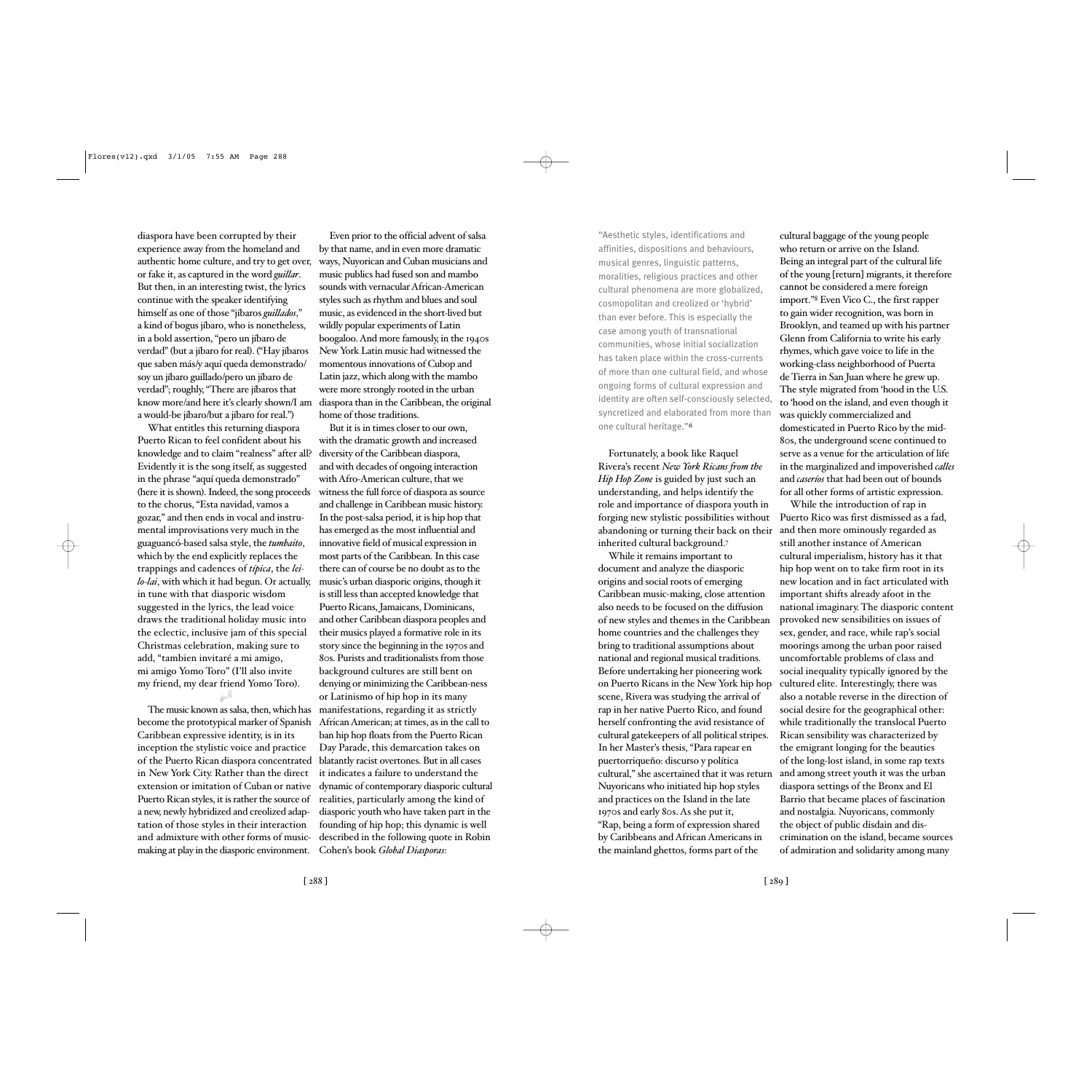Puerto Rican young people who had never "Social and racial discrimination as left the national territory. Such radical challenges to traditional cultural values and assumptions, largely associated with the hip hop invasion, have retained their appeal in subsequent decades, such that important young verbal artists like Tego Calderón and José Raúl González ("Gallego") continue to voice a fresh sense of what it means to be Puerto Rican in our changing times, in both cases with positive reference to the example set by their counterparts in the diaspora.

From being an isolated, subcultural phenomenon on the Island's cultural scene, rap has over the years established its place as a ubiquitous component of everyday life, vibrantly present in town festivals, religious events, and at activities on street corners, in schoolyards and neighborhood parks. It has also found its place in the country's musical soundscape, and has been fused with more familiar styles such as salsa, bomba, and plena. Hip hop's presence in Puerto Rico also has its Caribbean dimensions, its introduction coinciding in significant ways with the inroads of reggae and *merengue*, with meren-rap and reggaeton being but the best known of the varied fusions and crossovers present in the contemporary repertoire.

Nor is Puerto Rico unique, of course, in its importation of rap via its return diaspora aboard la guagua aérea. The influence of its huge diasporas in New York and San Juan has been of dramatic note in the Dominican Republic, and again hip hop has been a crucial conduit. One Dominican cultural critic has gone so far as to title his book *El retorno de las yolas* (The Return of the Rafts),9 while Frank Moya Pons, a prominent historian, has the following to say about the full-scale transformation of Dominican national identity resulting from the urban diaspora experience, and makes direct reference to the new musical sensibility:

experienced by thousands of Dominicans in the urban ghettos of New York made them aware of their actual racial constitution, and taught them that they are not too different from the West Indian neighbors.... Many returned to Santo Domingo and their home towns transformed both outwardly and inwardly in their thoughts, their clothes, their feelings, their language, and their music.... Afro-Caribbean music and dance were incorporated into Dominican folk dances and songs, particularly in the national merengue, while music groups expanded their repertoires…, showing, not always consciously, how much Afro-American culture had pervaded Dominican popular culture. The discovery of Dominican négritude was not the result of an intellectual campaign as had been the case in Haiti and Martinique, after Jean Price-Mars and Aimé Césaire. The real discovery of the Dominican black roots was a result of the behavior of the returning migrants.... Racial and cultural denial worked for many years, but migration to the United States finally cracked down the ideological block of the traditional definition of Dominican national identity."10

## All over the Carribean, and in growing numbers of countries in the postcolonial era, "The diaspora strikes back!"

**5)**

Throughout their history Caribbean cultures have been traveling cultures, transformative departures and arrivals to and from, between and among and en route, and Caribbean musics are traveling musics best understood in their full range and complexity from the privileged vantage of la guagua aérea. In our times of mass and multidirectional migrations of people, styles and practices, many new islands have been added to the archipelago. New sites of creolization and transculturation, unimagined in earlier periods of cultural definition and self-definition,

are catalyzing unimagined changes in both lands of origin and places of arrival and settlement.

Paris, London, Toronto, Amsterdam, New York, and a range of other far-flung urban centers are now Caribbean islands, of a sort, or actually new poles of interaction and intersection among diverse Caribbean and non-Caribbean cultural experiences and traditions. The magnitude and structural implications of these contemporary diasporic formations is well captured in these terms by Orlando Patterson:

"In structural terms, the mass migration of peoples from the periphery in this new context of cheap transportation and communication has produced a wholly different kind of social system.… What has emerged is, from the viewpoint of the peripheral states, distinctive societies in which there is no longer any meaningful identification of political and social boundaries. Thus, more than half of the adult working populations of many of the smaller eastern Caribbean states now live outside of these societies, mainly in the immigrant enclaves of the United States. About 40 per cent of all Jamaicans, and perhaps half of all Puerto Ricans, live outside of the political boundaries of these societies, mainly in America. The interesting thing about these communities is that their members feel as at home in the mainland segment as in the original politically bounded areas.... The former colonies now become the mother country; the imperial metropolis becomes the frontier of infinite resources...." And Patterson concludes by observing, "Jamaican, Puerto Rican, Dominican, and Barbadian societies are no longer principally defined by the politicalgeographical units of Jamaica, Puerto Rico, the Dominican Republic and Barbados, but by both the populations and cultures of these units and their postnational colonies in the cosmopolis."II

Caribbean societies, cultures, and musics cannot be understood today in isolation from the diasporic pole of their translocal realities, nor of course strictly from the vantage point of the diaspora alone. Rather, it is the relation between and among the poles of national and regional history and diasporic recreation—what has been referred to, in a discussion of Haitian *konpas*, for example, as negotiation across the "insular-diasporic barrier"12—that provides the key to present-day analysis of Caribbean expressive possibilities. Thus the long march of Caribbean creolization proceeds apace in our time, but under radically altered geographic circumstances, with the diasporic settings located well outside of national and regional territories making for the most intense "points of entanglement," to use Edouard Glissant's felicitous phrase. It is this "creolité in the 'hood," the infinitely inventive mingling and mixing of Caribbean experience and expressive ways in the urban centers of the metropolis, that is most radically refashioning what being Caribbean is about, and what Caribbean music sounds like, a process that becomes most clearly visible when we are attentive to the impact of this new mix as it reaches back to the historical region itself.

Of course this kind of reverse flow, if you will, from the metropolis to the colonial or postcolonial societies, is not new in Caribbean cultural and musical history, nor should it be separated from the ongoing and forceful movement in the other direction, which has wrought so much change, most of it unacknowledged, to the imperial societies themselves. Perhaps the key thing about this cultural migration is that it is and has been circular, as the age-old backand-forth between jazz and Cuban music, or reggae and rhythm and blues, or the zig-zag stories of merengue, calypso, or konpas illustrate so well in the archive of Caribbean sounds and rhythms.13 Throughout that history,